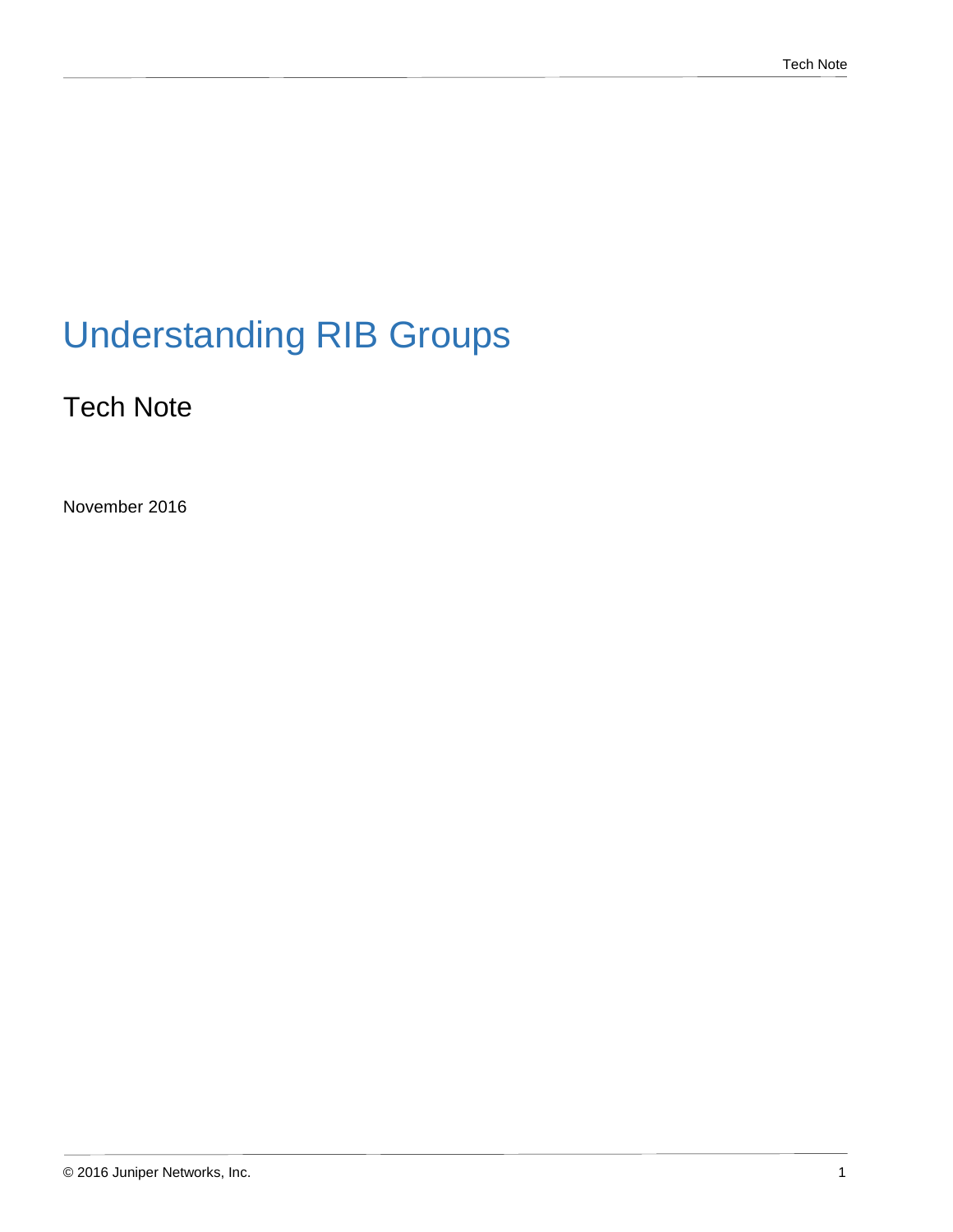Juniper Networks, Inc. 1133 Innovation Way Sunnyvale, California 94089 USA 408-745-2000 www.juniper.net

Copyright © 2016, Juniper Networks, Inc. All rights reserved.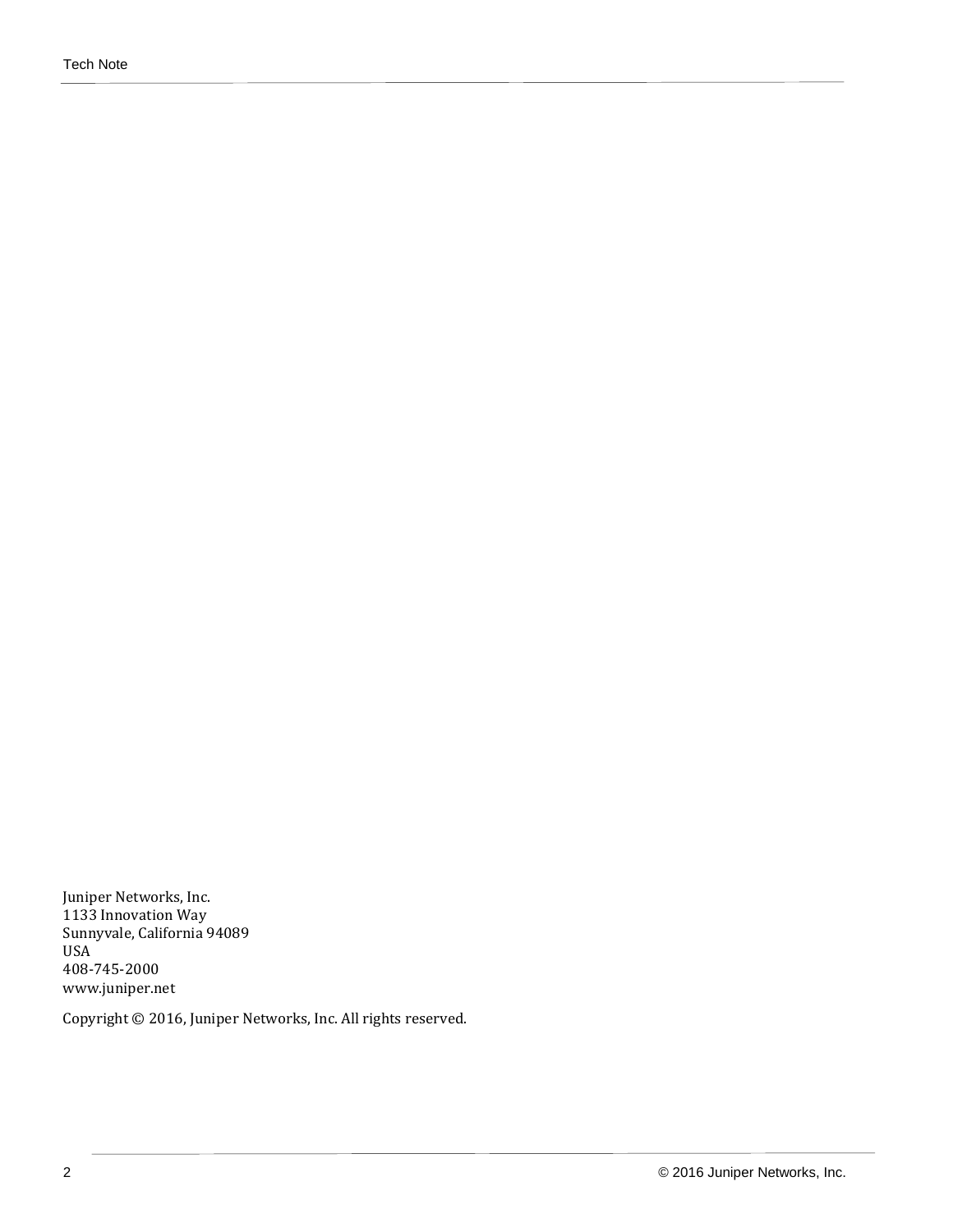### Contents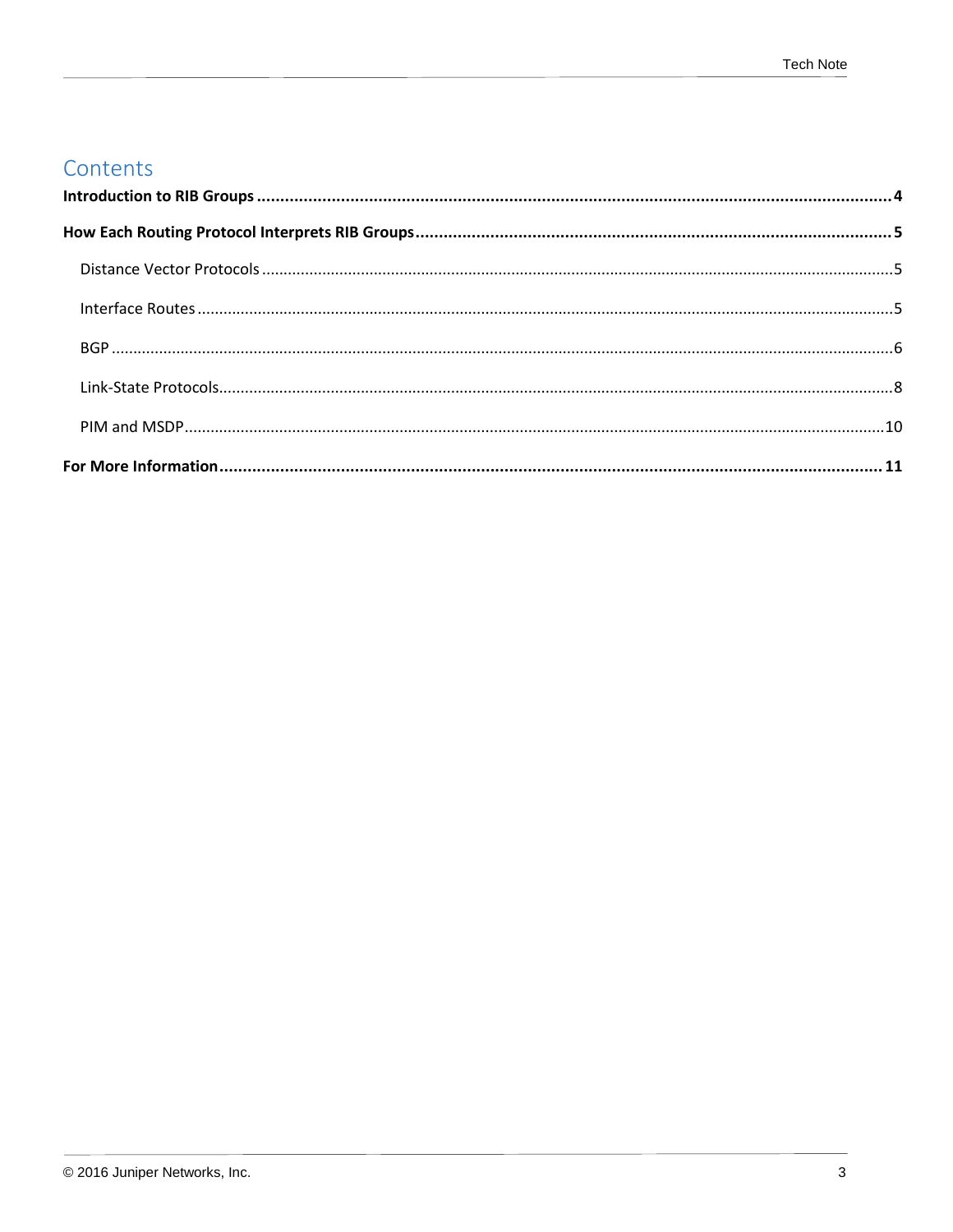## <span id="page-3-0"></span>**Introduction to RIB Groups**

The purpose of this white paper is to explain the various ways that RIB groups can be used in Junos software. RIB groups can be used to specify the RIB(s) a routing protocol uses when it is importing and exporting routes. RIB groups are protocol specific (i.e. you cannot mix IPv4 and IPv6 RIBs in the same RIB group). Keep in mind that the words *import* and *export* are in relation to the RIB, so a protocol imports routes into a RIB and it exports routes out of a RIB. During the import process the protocol first applies any configured import policies, then it applies its default import policy. The resulting routes are stored in the import RIB of the protocol. With a RIB group you can specify multiple import RIBs. The following diagram depicts the import process:



During the export process the protocol scans the routes in the protocol's export RIB. The protocol first applies any configured export policies to the routes, and then it applies its default export policy. The resulting routes are advertised to neighbors. With a RIB group you can specify only a single export RIB. The following diagram depicts the export process:



There are two steps to configuring RIB groups. The first step is to define a named RIB group. The following configuration defines a RIB group named example-rg: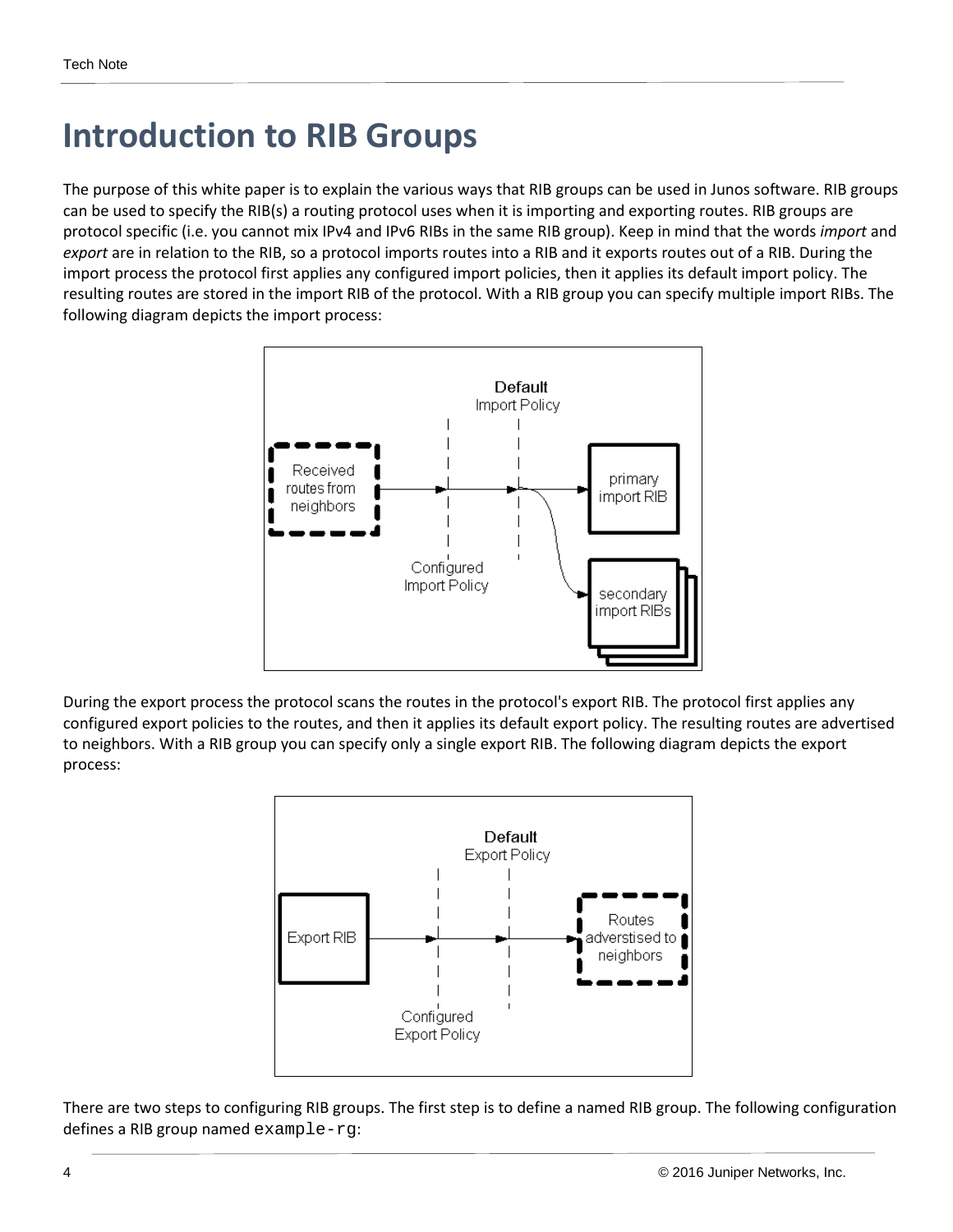```
routing-options {
     rib-groups example-rg {
         import-rib [ inet.3 inet.2 ];
         export-rib vrfa.inet.0;
     }
}
```
The second step is to apply the RIB group to a protocol. The commands for applying a RIB group to each protocol differ. The following configuration applies the RIB group example-rg to the BGP protocol:

```
protocols {
    bgp {
        family inet {
            unicast {
               rib-group example-rg;
 }
 }
     }
}
```
### <span id="page-4-0"></span>**How Each Routing Protocol Interprets RIB Groups**

The introduction above explained RIB groups in generic terms. The most important thing to understand about RIB groups is that they are interpreted differently depending on the protocol they are applied to.

#### <span id="page-4-1"></span>**Distance Vector Protocols**

The generic discussion fits closely with how RIB groups are interpreted by distance vector protocols. For instance, RIP uses RIB groups in an identical fashion as was described in the previous section. Also, DVMRP has a unicast routing portion that behaves almost identically to RIP. The unicast routing portion of DVMRP interprets RIB groups in the same fashion as RIP. The following diagram depicts how the DVMRP's unicast routing portion uses its RIB group configuration if inet.2 is chosen as the import and export RIB:



In addition to the unicast routing, DVMRP also has a multicast routing component. The router uses DVMRP's primary import RIB (the first RIB listed in the RIB group configuration) as the RPF RIB for multicast data packets received on interfaces configured for DVMRP multicast routing.

#### <span id="page-4-2"></span>**Interface Routes**

An even simpler example of using RIB groups is directly connected routes. The direct *protocol* only has an import function. You can use RIB groups to choose which RIBs include the directly connected routes. Note that you must first have directly connected routes in a RIB before non-directly connected routes learned through IGPs can be installed. The following configuration places connected routes into both inet.0 and inet.2: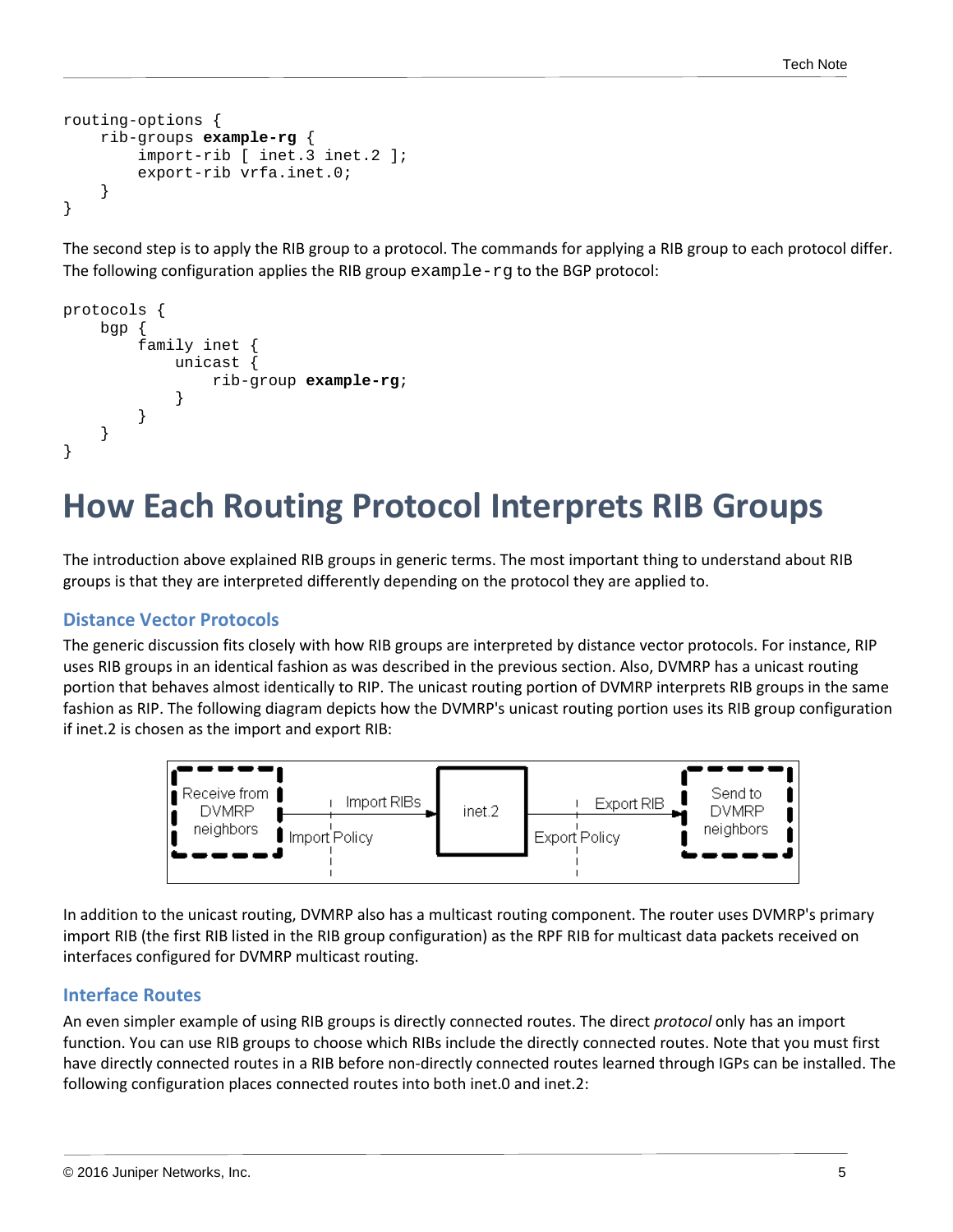```
routing-options {
     interface-routes {
          rib-group if-rg;
     }
     rib-groups if-rg {
          import-rib [ inet.0 inet.2 ];
     }
}
```
The following diagram is a logical representation of what happens with this configuration:



If you configure multiple import RIBs for interface routes, then they have the unique property of only affecting rpd's routing tables. The forwarding tables in the kernel, and therefore the PFE, do not see the routes in any RIB other than the *instance.*inet.0 RIB for the instance to which the interface belongs. It works this way because rpd is permitted only very limited rights to manipulate interface routes; interface routes are really owned by dcd and the kernel. You might ask, then, what is the purpose of interface RIB groups? They're used to permit resolution of other routes to directly connected next hops.

So, in the end, you will not be able to ping the router through any VRF other than the interface's own VRF. If this is a problem, a workaround is to configure static receive routes (shown just below) for the local addresses. You will also have to apply an interface-routes import policy to filter out local routes—or don't include an interface routes RIB group—to allow the statics to work.

<span id="page-5-0"></span>routing-options static route 172.16.1.1/32 receive

#### **BGP**

Being a path vector protocol, BGP treats RIB groups similarly to the distance vector protocols. The following configuration places routes learned from BGP into both inet.0 and inet.2, and instructs BGP to use inet.0 when exporting routes:

```
routing-options {
     rib-groups bgp-rg {
          import-rib [ inet.0 inet.2 ];
          export-rib inet.0;
     }
}
protocols {
     bgp {
          family inet {
              unicast {
```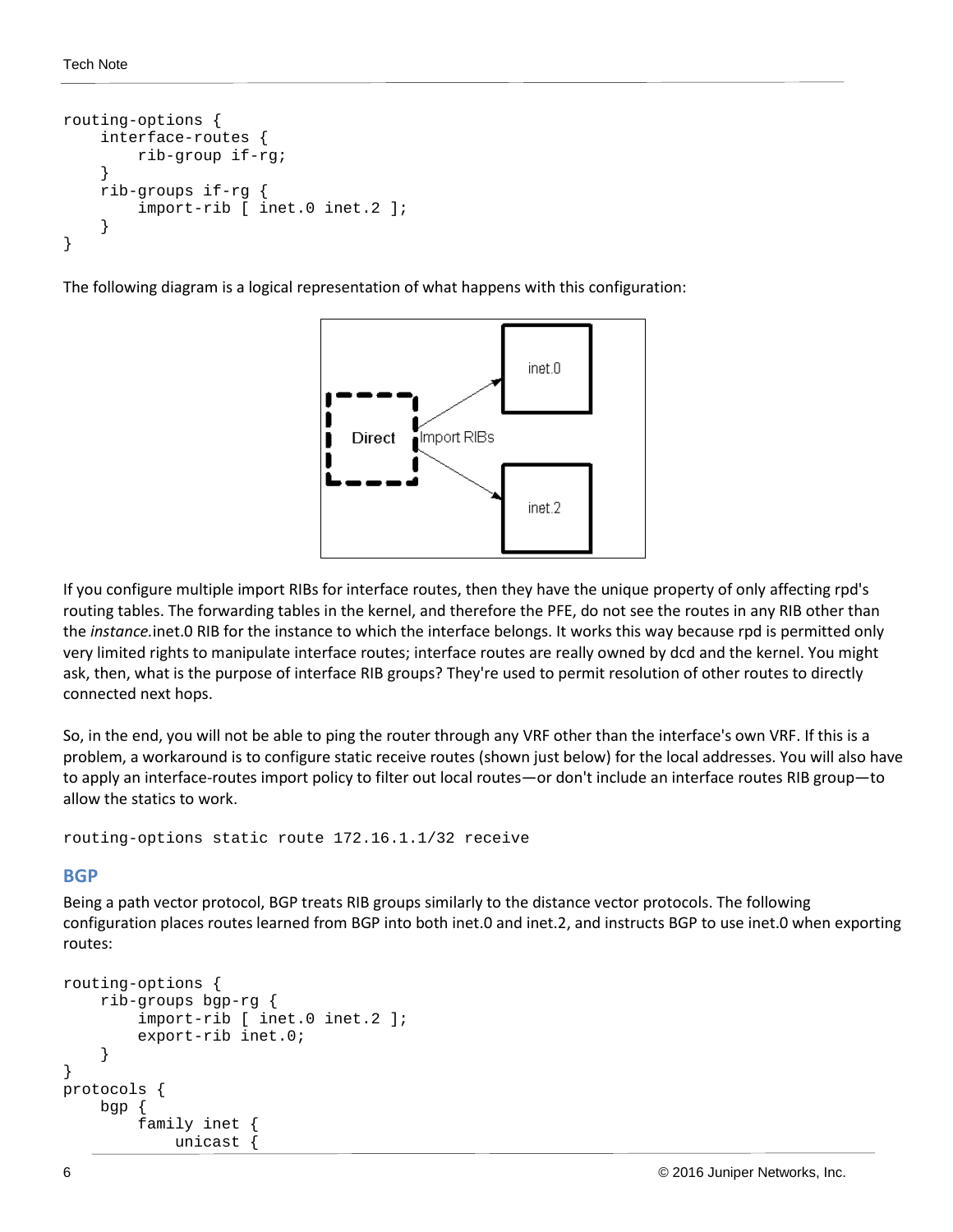```
 rib-group bgp-rg;
 }
       }
    }
}
```
The following diagram is a logical representation of what happens with this configuration:



Additionally, RIB groups are useful when using multiprotocol BGP (MBGP). MBGP has the capability of tagging routes as belonging to different virtual topologies. The following configuration specifies MBGP routes tagged as unicast routes to be imported to and exported from inet.0, while routes tagged as multicast routes are imported to and exported from inet.2.

```
routing-options {
     rib-groups bgp-rg {
         import-rib inet.0;
         export-rib inet.0;
     }
     rib-groups mbgp-rg {
         import-rib inet.2;
         export-rib inet.2;
     }
}
protocols {
     bgp {
         family inet {
             unicast {
             rib-group bgp-rg;
 }
             multicast {
                 rib-group mbgp-rg;
 }
         }
     }
}
```
The following diagram represents the results of this configuration: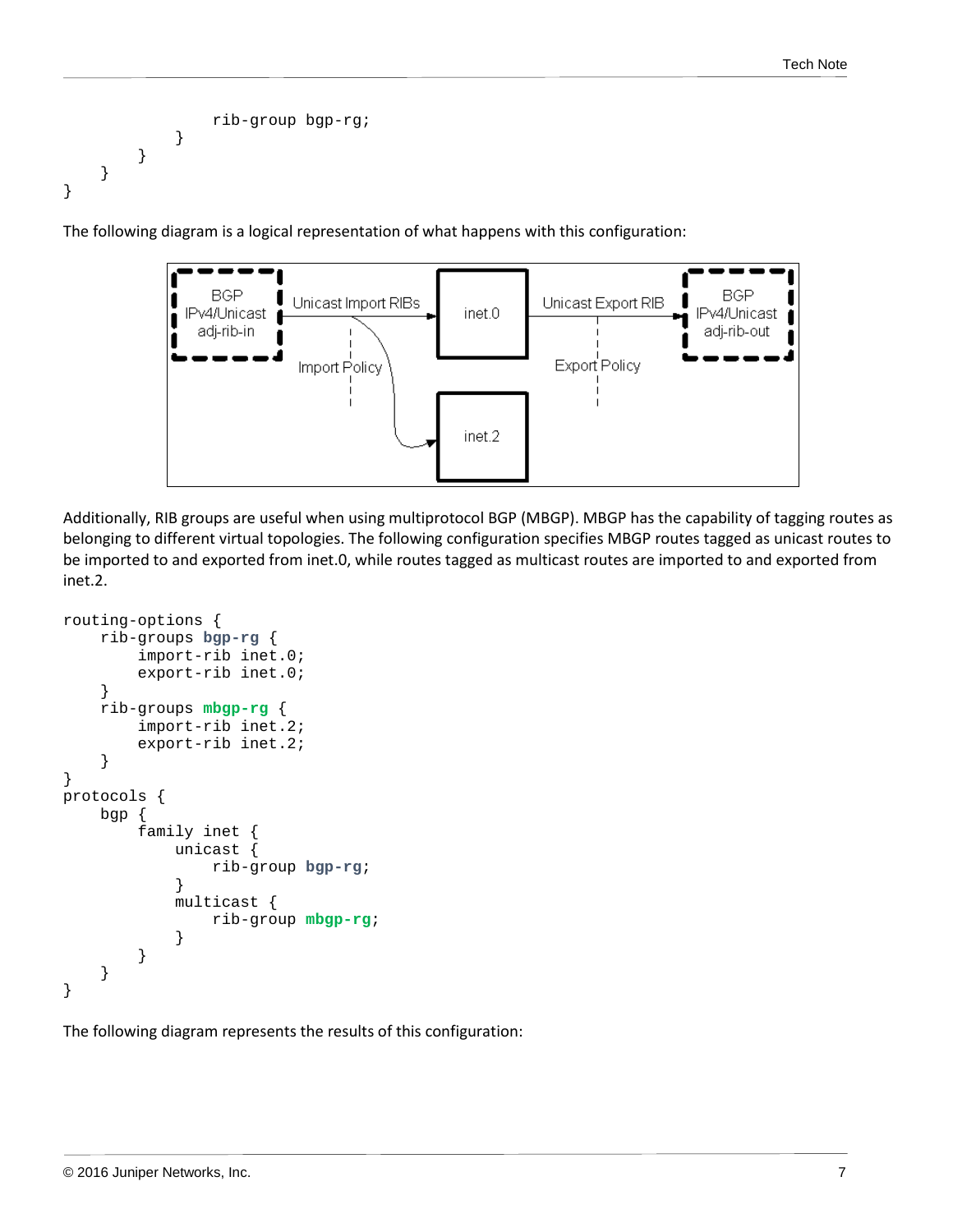

#### <span id="page-7-0"></span>**Link-State Protocols**

When it comes to link-state protocols things are quite different. Link-state protocols don't advertise routes like distance and path vector protocols, instead they advertise link states. The link-states are stored in protocol specific link-state databases; they are not stored in a RIB. Because of this fact, the relationship between link-state routing protocols, import/export, and RIB groups is unique.

The link-state protocol runs the shortest path first (SPF) algorithm to create a protocol route table. Link-state protocols generally do not have import policies\*; all of the routes created when running the SPF algorithm are accepted and placed into the protocols import RIBs. The primary use of a link-state protocol's export policy is to accept and advertise external routes (routes redistributed from other protocols). The protocol scans the export RIB and applies the export policy to all routes. The routes that are accepted are added to the link-state database as external routes. Link-state protocols use RIB groups to determine their import and export RIBs.

\*OSPF offers limited import-policy functionality to block external routes (Type 5 and Type 7 LSAs) from being installed in the local device's routing table. However, the policy does not prevent those LSAs from being flooded. The use of OSPF import policies is generally discouraged.

Both IS-IS and OSPF work in similar fashion with respect to RIB groups and importing/exporting routes. The following configuration tells OSPF to import its routes into both inet.0 and inet.2, and to use inet.0 as its export RIB:

```
routing-options {
     rib-groups ospf-rg {
         import-rib [ inet.0 inet.2 ];
         export-rib inet.0;
 }
}
protocols {
     ospf {
         rib-group ospf-rg;
 }
}
```
The following diagram depicts the effects of this configuration: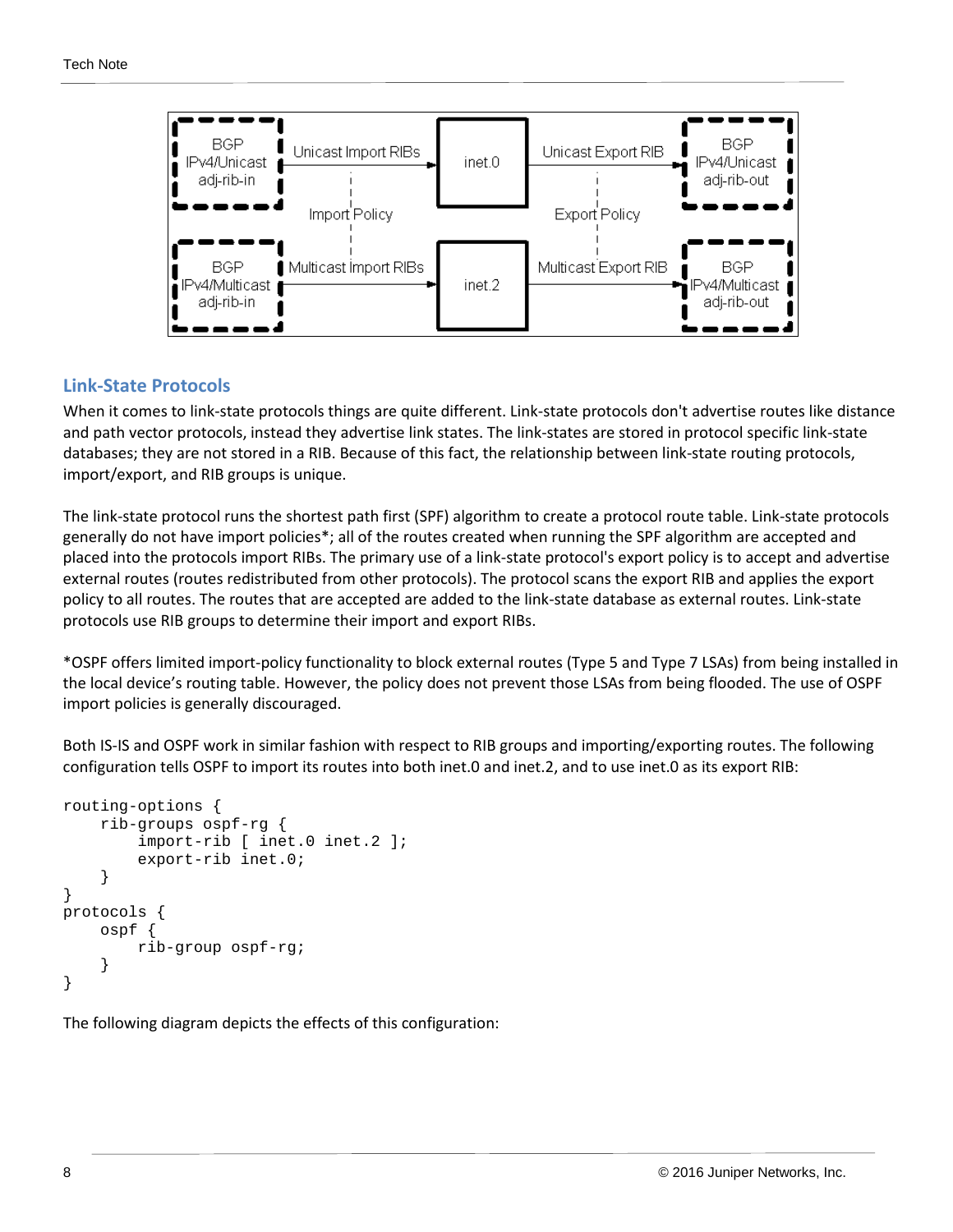

In addition to supporting the scenario shown above, IS-IS supports alternate (parallel) topologies for IPv4 and IPv6 unicast and multicast. The following configuration calculates an alternate IPv4 multicast topology, in addition to the normal IPv4 unicast topology, and adds the corresponding routes to inet.2.

```
protocols {
     isis {
          topologies ipv4-multicast;
     }
}
```
The following diagram shows how the IS-IS interacts with the RIBs when topologies ipv4-multicast is configured: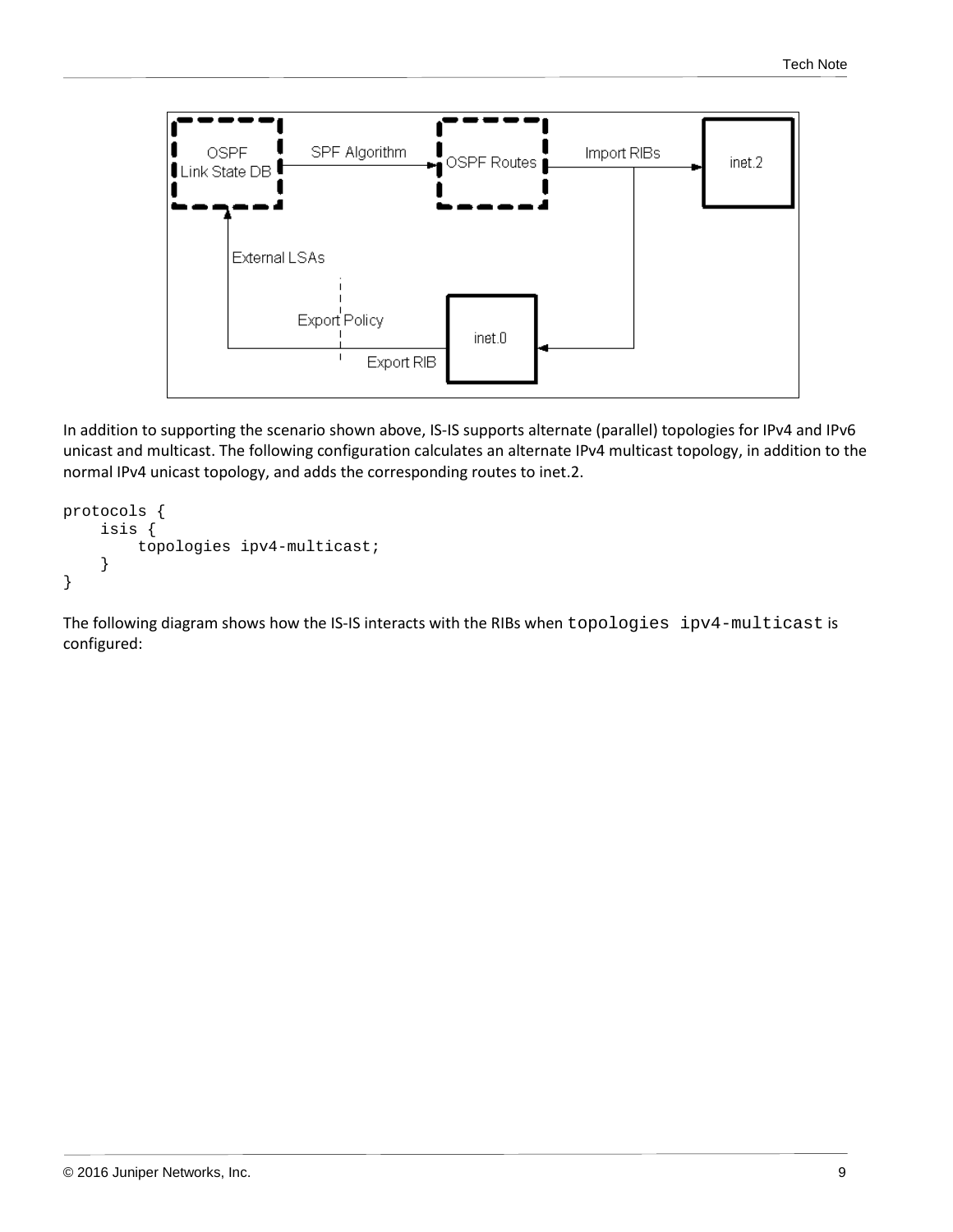

#### <span id="page-9-0"></span>**PIM and MSDP**

By default, PIM and MSDP use inet.0 for their RPF checks. The Junos OS has another unicast routing table named inet.2 that is reserved for use as a dedicated multicast RPF table. PIM and MSDP use the first import RIB listed in the configuration as the multicast RPF table. Any other RIBs listed in the RIB group are ignored by PIM and MSDP. To have PIM and MSDP use inet.2 as the dedicated multicast RPF table use the following configuration:

```
routing-options {
     rib-groups {
          inet-2 {
              import-rib inet.2;
 }
     }
}
protocols {
     msdp {
         rib-group inet inet-2;
     }
     pim {
         rib-group inet inet-2;
     }
}
```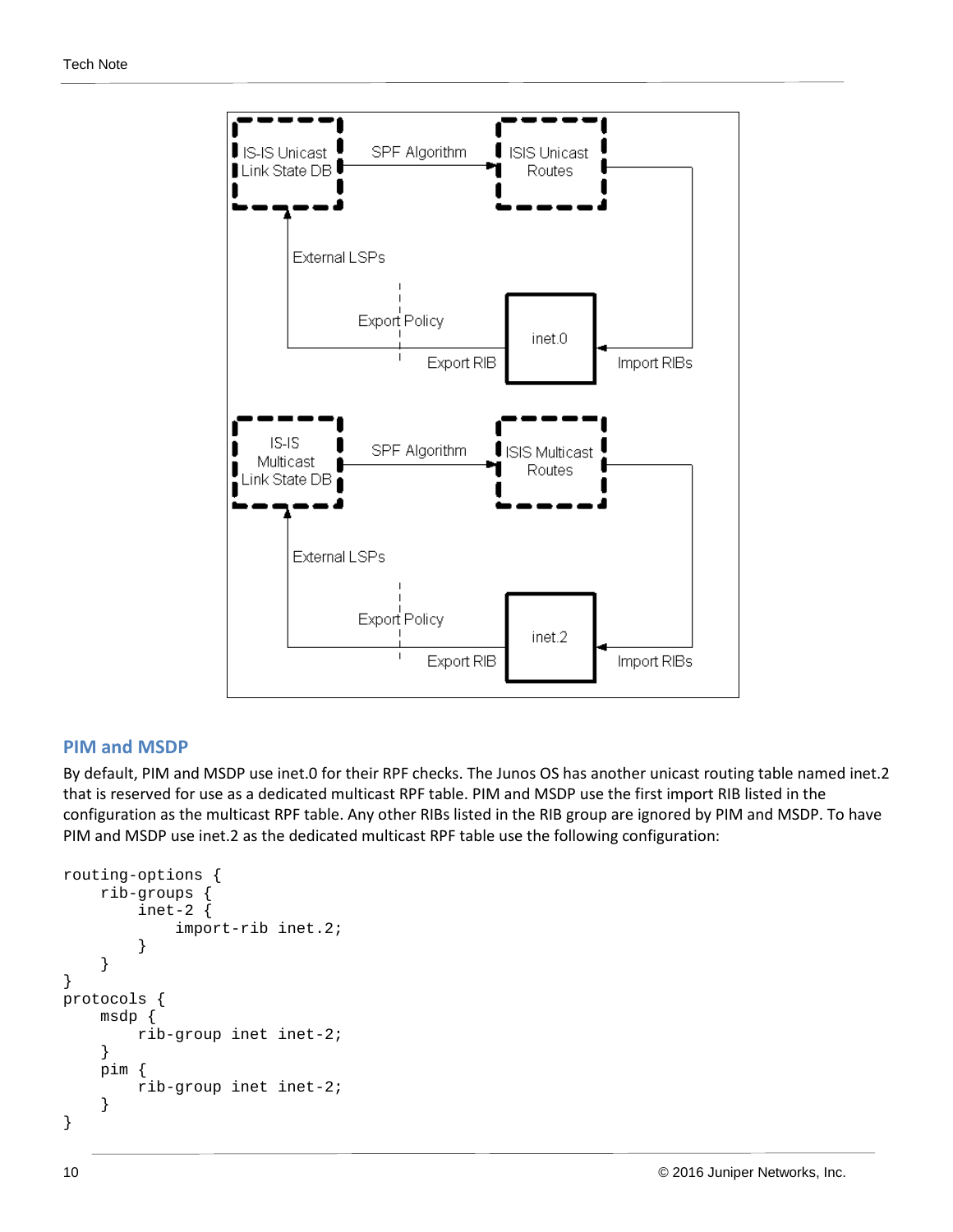The PIM and MSDP RIB groups really have nothing to do with importing and exporting of route information. PIM imports routes into and exports routes out of inet.1, and PIM import/export policy affects this route exchange with inet.1. However, the PIM RIB group has nothing to do with this exchange. Instead the PIM import RIB only sets PIM's RPF RIB. To verify that the PIM is now using inet.2 as its RPF table, use the following command:

```
user@host> show multicast rpf
Multicast RPF table: inet.2 , 10 entries
...
```
Likewise, MSDP's RIB group acts in a similar fashion. MSDP imports and exports its control information (called source actives) to and from inet.4. MSDP import/export policies effect this exchange with inet.4. Yet the MSDP RIB group has nothing to do with this exchange. Instead the MSDP import RIB identifies the RIB that MSDP uses for its RPF-peer check.

### <span id="page-10-0"></span>**For More Information**

Follow the links below for further information and examples on RIB groups.

#### *General*

[Understanding Junos OS Routing Tables](https://www.juniper.net/techpubs/en_US/junos/topics/concept/routing-tables-understanding.html)

[Routing Instances Overview](https://www.juniper.net/documentation/en_US/junos/topics/concept/routing-instances-overview.html)

[Example: Exporting Specific Routes from One Routing Table Into Another Routing Table](https://www.juniper.net/documentation/en_US/junos/topics/example/policy-duplicating-routes.html)

[Command Reference: rib-groups](https://www.juniper.net/documentation/en_US/junos/topics/reference/configuration-statement/rib-groups-edit-routing-options.html)

[Command Reference: import-rib](https://www.juniper.net/techpubs/en_US/junos/topics/reference/configuration-statement/import-rib-edit-routing-options.html)

[Command Reference: export-rib](https://www.juniper.net/documentation/en_US/junos/topics/reference/configuration-statement/export-rib-edit-routing-options.html)

#### *Distance Vector Protocols*

[Example: Configuring DVMRP to Announce Unicast Routes](https://www.juniper.net/documentation/en_US/junos/topics/example/mcast-dvmrp-unicast.html)

[Example: Redistributing Routes Among RIP Instances](http://www.juniper.net/documentation/en_US/junos/topics/topic-map/rip-routing-instance-redistribute.html)

#### *Interface and Static Routes*

[Example: Importing Direct and Static Routes Into a Routing Instance](https://www.juniper.net/techpubs/en_US/junos/topics/example/routing-table-import.html)

[Filter-Based Forwarding Overview](https://www.juniper.net/documentation/en_US/junos/topics/concept/firewall-filter-option-filter-based-forwarding-overview.html)

[Example: Configuring Filter-Based Forwarding](http://www.juniper.net/techpubs/en_US/junos/topics/example/filter-based-forwarding-example.html)

[Command Reference: interface-routes](https://www.juniper.net/techpubs/en_US/junos/topics/reference/configuration-statement/interface-routes-edit-routing-options.html)

#### *OSPF*